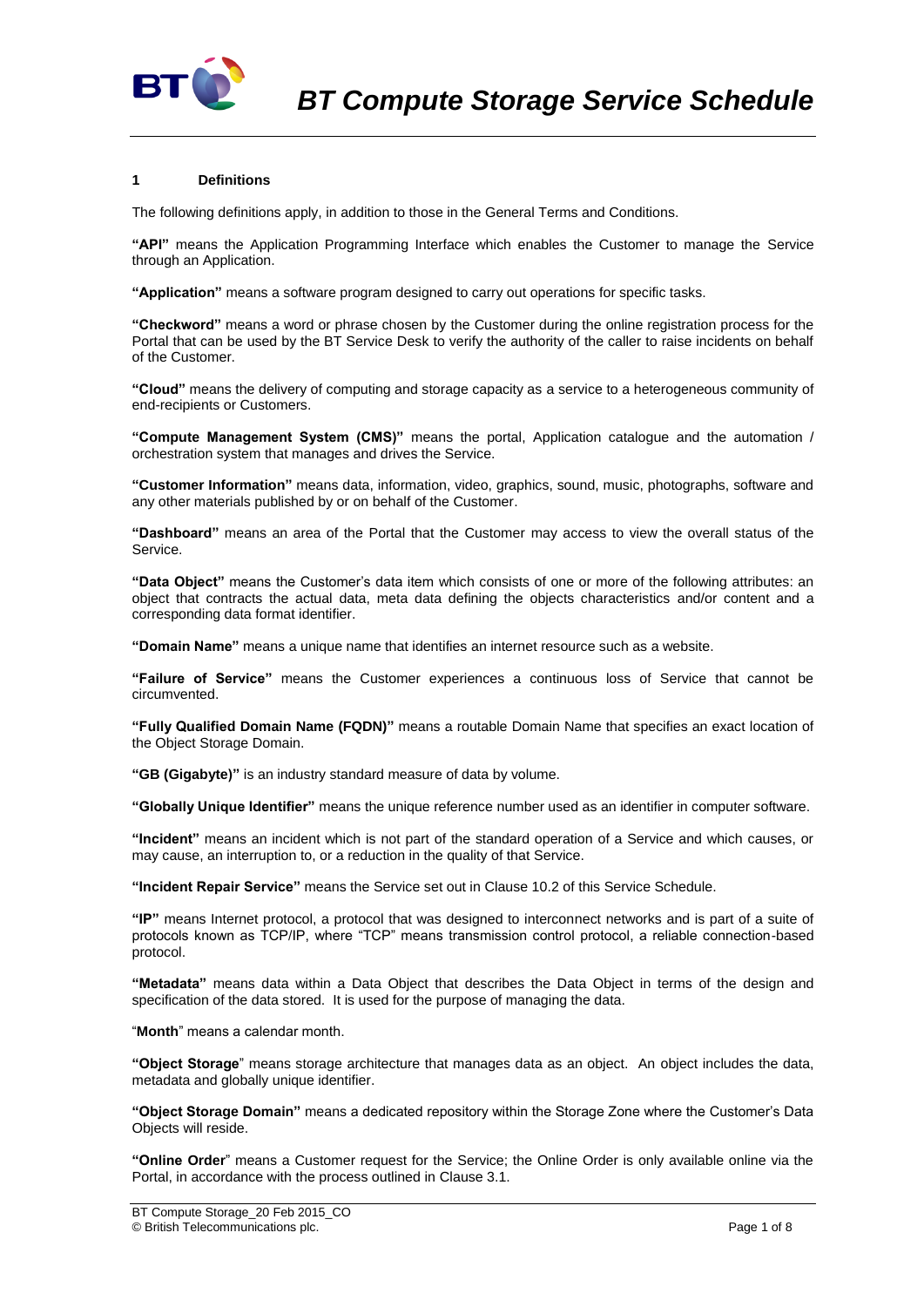

**"Planned Maintenance"** means any work that is planned in advance to be carried out by BT or on its behalf that causes the Service to be suspended.

**"Portal"** means the online system that allows the Customer to place Online Orders, change Online Orders, see the status of the Service and access certain systems (depending on the Service option chosen by the Customer).

**"Service"** has the meaning given in clause 2.1.

**"Service Desk"** means the facility provided by BT to handle enquiries and administration for the Service.

"**Service Level**" means the level of Service which is applicable to the Service, as set out in Clause 20 of this Service Schedule.

**"Storage Zone"** means the configuration of hardware and software to create a platform where the Customer's data is stored.

**"System Administrator"** means a person named by the Customer to be the Customer's point of contact with BT for matters relating to the management of the Service.

**"Third Party Information"** means data, information, video, photographs, software and any other materials (in whatever form) not owned or generated by or on behalf of the Customer, including information belonging to a User which is not Customer Information, published or otherwise made available by the Customer using the Service.

**"Token"** means an encrypted key used by applications API to access Data Objects stored in the Object Storage.

**"Utility Rate Card"** means information available via the Portal that shows the Charges for the Service on an hourly basis.

**"User ID"** means the identification number provided to the Customer by BT for the purposes of security in the provision of the Service.

# **2 Service Summary**

- 2.1 BT Compute Storage is a Cloud based service providing the Customer with a self-service capability to browse, select and store data ("Service").
- 2.2 BT will provide the Customer with virtual access to a BT data centre where the Customer may select a dedicated repository for storage of their data ("Object Storage Domain").

## **3 Service Components**

The Service comprises access to a Portal, Storage Zone, Object Storage Domain and, provision of a FQDN and Tokens.

## <span id="page-1-0"></span>**3.1 Portal**

**3.1.1** The Portal is an online system which allows a Customer to place and amend an Online Order and view the status of existing Online Orders. The Portal enables the Customer to select Object Storage Domains and the location of data centres for deployment of the Object Storage Domains.

# **3.2 Storage Zone**

- 3.2.2 The Storage Zone provides the physical infrastructure where BT will create an Object Storage Domain and the Customer will store their Data Objects.
- 3.2.3 The Storage Zone will automatically allocate and provision the Object Storage Domain to the Customer when ordered.
- 3.2.3 The Portal will indicate the Storage Zones available to the Customer. BT may make additional Storage Zone options available to the Customer from time to time.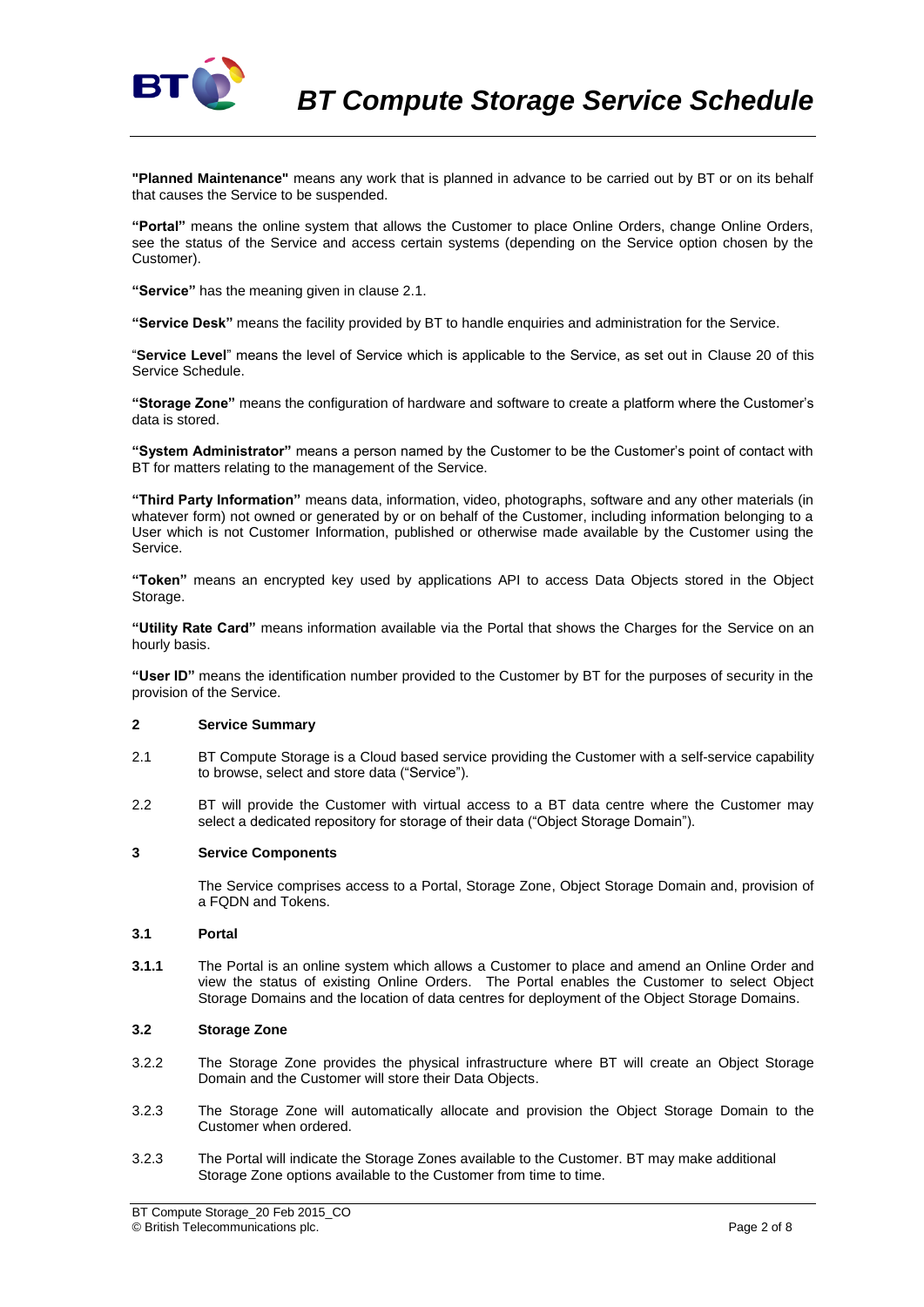

## **3.3 Object Storage Domain**

- 3.3.1 The Object Storage Domain is a Customer dedicated repository within the Storage Zone where the Customer's Data Objects reside.
- 3.3.2 The Customer selects the Object Storage Domain via the Portal. Upon delivery of the Object Storage Domain BT will provide the Customer with a Fully Qualified Domain Name (FQDN) and Tokens for use in conjunction with their chosen Application.
- 3.3.3 The Customer will access the Object Storage Domain using the BT provided FQDN and the Customer provided Application. The Customer will choose the Application it wishes to use to access the Service. The choice of Application will be determined by how the Customer elects to use the Object Storage Domain. The Service does not include the provision of Applications to the Customer.

## **3.4 FQDNs and Tokens**

3.4.1 A FQDN provides access to an Object Storage Domain. BT will provide the Customer with a Token in order to authenticate a FQDN. The Customer must use the Tokens within a few hours of receipt. Failure to use the Tokens will result in them being disabled. If the Tokens are disabled the Customer will be required to regenerate them within three (3) hours of disablement via the Portal.

## **4 Internet**

- 4.1 The Customer will access the Object Storage Domain via the Internet. Such Internet connection is not part of this Service and is subject to separate conditions and Charges.
- 4.2 The Customer acknowledges that:
	- (a) the Internet is independent of the Service and BT has no responsibility for provision of the Internet; and
	- (b) use of the Internet is solely at the Customer's risk and subject to all applicable laws. BT has no responsibility for any information, software, services or other materials obtained, downloaded, shared and transmitted by the Customer using the Internet.

## **5 Commencement and Term**

- 5.1 The Agreement is effective once the Customer submits an Online Order on the Portal.
- 5.2 The Service will commence on the Operational Service Date (OSD).

## **6 Technical Requirements**

6.1 The Customer is required to have Internet access, all computer hardware, software and telecommunications equipment and services necessary to access and use the Service.

## **7 BT Service management Boundary (SMB)**

7.1 BT's responsibility for the Service under this Agreement is for the management of the Storage Zone, provision of the Object Storage Domain, FQDNs and Tokens. A suitable Application to access the Object Store Domain is outside the SMB. BT will have no responsibility for the Service (including any responsibility to meet any Service Levels) outside the Service Management **Boundary** 

# **8 Ordering Process**

- 8.1 The Customer is responsible for opening an account with BT to gain access to the Portal to enable online ordering.
- 8.2 On receiving an Online Order from the Customer BT will configure the Service as set out in the Online Order. Once the Online Order is configured the OSD occurs and the Customer may start using the Service.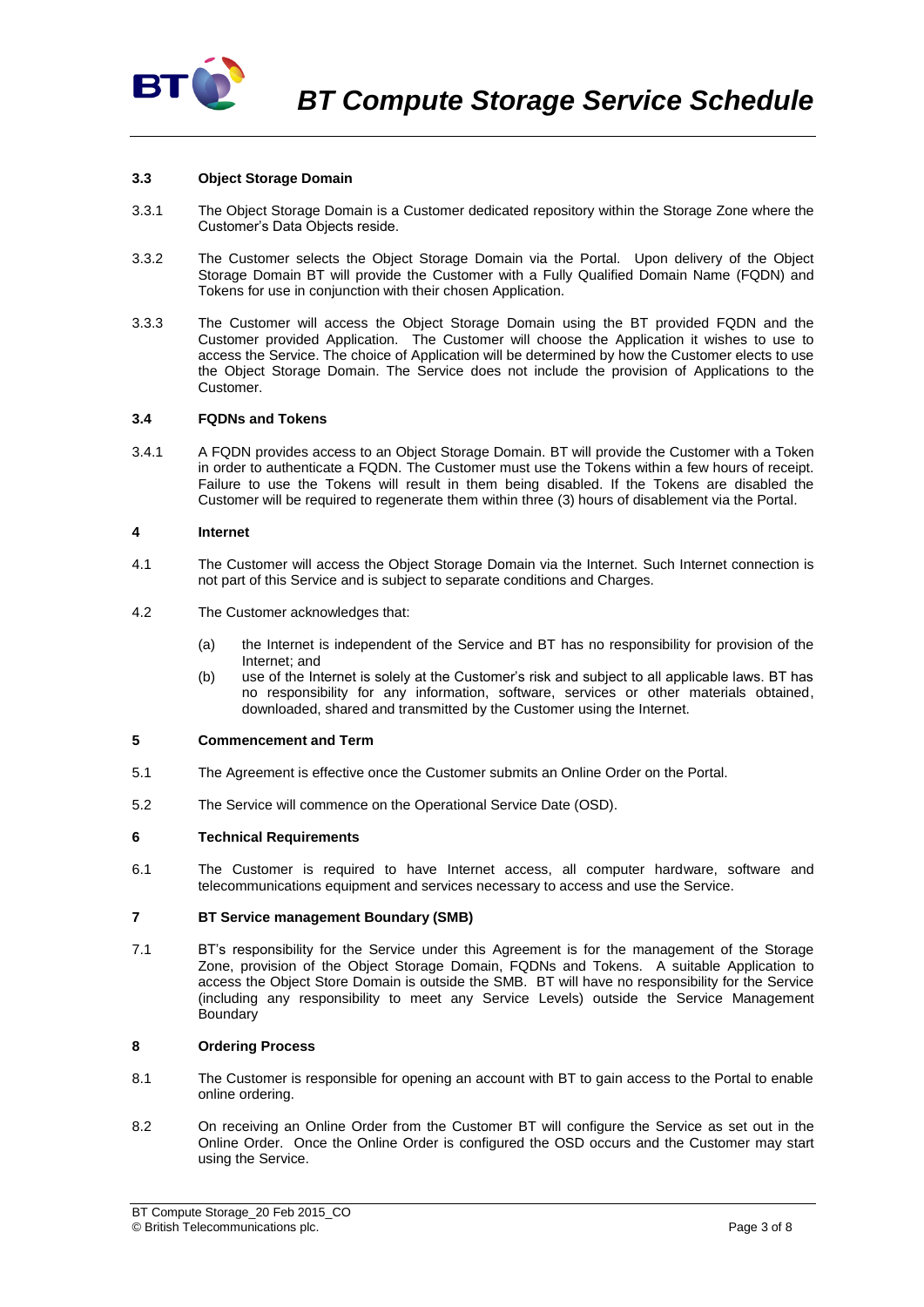

# **9 In Life Management**

- 9.1 The Portal operates a Dashboard that allows the Customer to see how much storage is being consumed and the associated Charges.
- 9.2 Upon delivery of the Object Store Domain BT will present the Customer with Tokens.
- 9.3 The Customer is required to renew all Tokens within three (3) years of the OSD via the Portal.

## **10 Service Management**

## **10.1 Service Desk Support**

10.1.1 BT will provide a Service Desk operating twenty four (24) hours per day, seven (7) days per week, including national, public or bank holidays, which will receive and record Service Incident reports from the Customer.

## <span id="page-3-0"></span>**10.2 Incident Repair Service**

- 10.2.1 If BT detects, or if the Customer reports an Incident BT will respond to the Incident without undue delay. BT will perform tests to determine the cause of the Incident, and will notify the System Administrator by telephone or e-mail.
- 10.2.2 The Service Desk will keep the Customer updated at regular intervals until the Incident is resolved.
- 10.2.3 BT will raise additional Charges for work performed and money spent to address incidents resulting from Service failures caused by the Customer on a time and material basis at the prevailing Charges.
- 10.2.4 If the Customer asks BT to perform any additional work this will be subject to prior written agreement between the Parties and additional Charges will apply.

## **11 Planned Maintenance**

11.1 The Customer acknowledges and accepts that occasionally BT may have to carry out routine or emergency maintenance, updates and other procedures for reasons of health, safety, security or otherwise to protect the Service, and which may cause a disruption to the Service, ("Planned Maintenance"). BT will provide the Customer with as much prior notice as practicable with respect to Planned Maintenance.

## **12 Service Updates**

12.1 BT may make updates to the Service from time to time provided that such updates do not materially decrease or impair performance of the Service,

## **13 Security**

- 13.1 The Customer is responsible for the security and proper use of all User IDs, Checkwords, passwords, FQDN and Tokens. BT reserves the right to suspend access to the Service at any time if BT has reason to believe that there is, or is likely to be, a breach of security or misuse of the Service. BT will notify the Customer as soon as possible after it has done so.
- 13.2 The Customer must immediately inform BT if there is any reason to believe that a User ID, password, Token, or Checkword allocated by BT has, or is likely to, become known to someone not authorised to use it or is being, or is likely to be, used in an unauthorised way.
- 13.3 BT reserves the right to require the Customer to change any or all of the Checkwords or passwords associated with the Service and used by the Customer in connection with the Service.
- 13.4 The Service is delivered within a secure BT data centre with a security policy for the protection of Site, infrastructure and network. Although BT will use reasonable care and skill in carrying out its obligations under this Agreement in accordance with BT's security policy, it is not possible to guarantee that all instances of fraud, misuse, unwanted or unauthorised activity or access to the Customer's Information will be prevented or detected. Whenever BT becomes aware that security

BT Compute Storage\_20 Feb 2015\_CO © British Telecommunications plc. Page 4 of 8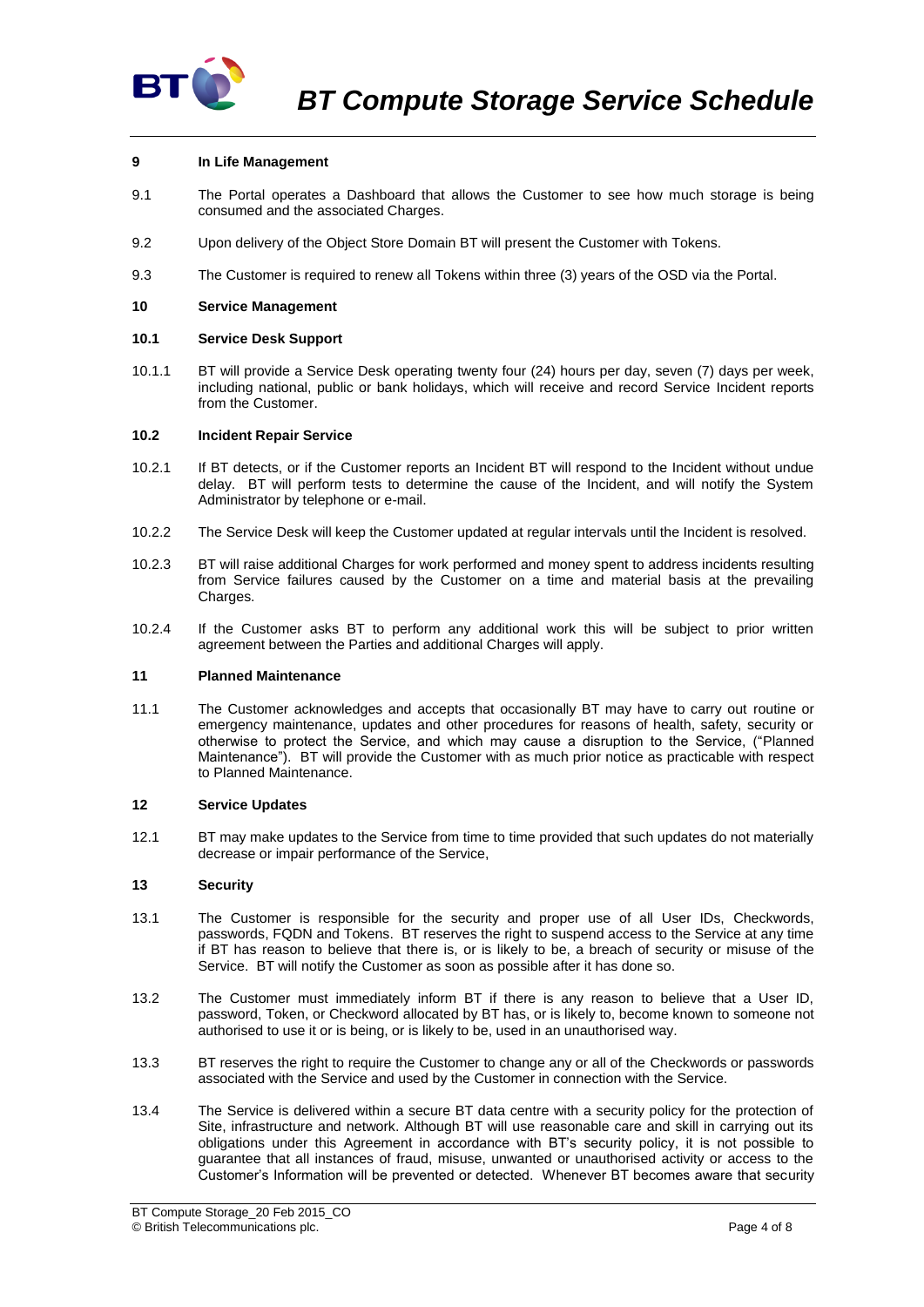

*BT Compute Storage Service Schedule*

has been compromised, BT will take actions in order to limit any further occurrences of fraud, misuse, unwanted or unauthorised activity or access to the Customer's Information. Nevertheless, BT accepts no liability for any such incidents, or for any loss or damage suffered by the Customer. The Customer shall therefore take responsibility for the security of the Customer Information, Content and application of security policies designed to prevent unwanted or unauthorised activity or access to the Customer's Information.

13.5 The Customer is advised to obtain its own business continuity insurance.

#### **14 BT's use of Customer Information and Personal Data**

- 14.1 In order for BT to provide and support the Service, BT may use personal data, (typically name, email address, telephone number and business and/or Site(s) address), of Users within the Customer's organisation or control in order to:
	- (a) process, track and fulfil Online Orders for the Service;
	- (b) deliver and commission the Service,
	- (c) process, track and resolve Incidents with the Service,
	- (d) administer access to the online portals relating to the Service;
	- (e) compile, dispatch and manage the payment of invoices relating to the Service;
	- (f) manage the Agreement and resolve any disputes relating to it;
	- (g) respond to general queries relating to the Service;
	- (h) provide security and technical support.
- 14.2 BT may also send the Customer additional information concerning the Service, or related services. This information will typically be sent to the Customer Contact, involved in the procurement or management of the Service.
- 14.3 Any personal data that may be collected and processed by BT (including payment data) is subject to, and will be handled in accordance with, applicable data protection laws.
- 14.4 BT will have no access to the Customer Information stored by the Customer.
- 14.5 The location and access points of the Customer Information are defined by the Customer and as such the Customer needs to ensure compliance with relevant laws and regulations.
- 14.6 BT will not change the country where the Customer Information resides without providing notice to the Customer, unless required to do so in order to comply with applicable laws and regulations.

#### <span id="page-4-0"></span>**15 The Customer's Responsibilities**

- 15.1 The Service is provided solely for the Customer's own use including use by Users and the Customer will not assign, resell, reproduce, copy, duplicate, transfer, lease, distribute, display, disclose, trade or otherwise commercially exploit the Service (or any part thereof) for any purpose, or otherwise make the Service available to any third party except Users.
- 15.2 The Customer is solely responsible for any obligation or liability arising out of transactions of any kind entered into between the Customer and any third party accessing or relying on the Service, Customer Information, or Third Party Information. BT will not be a party to, or in any way responsible for, any transaction between the Customer and any third party.
- 15.3 The Customer is responsible for the creation, design and maintenance of all Customer Information.
- 15.4 The Customer will ensure that the Customer Information and any Third Party Information does not include any information or material, which could be illegal or could lead to a legal dispute.
- 15.5 The Customer will comply with all obligations as notified by BT which are required under BT's security policy.
- 15.6 The Customer must comply with all relevant legislation, instructions, licences, guidelines issued by regulatory authorities, and any codes of practice which apply to the Customer, including those which relate to the Customer Information or Third Party Information.

BT Compute Storage\_20 Feb 2015\_CO © British Telecommunications plc. Page 5 of 8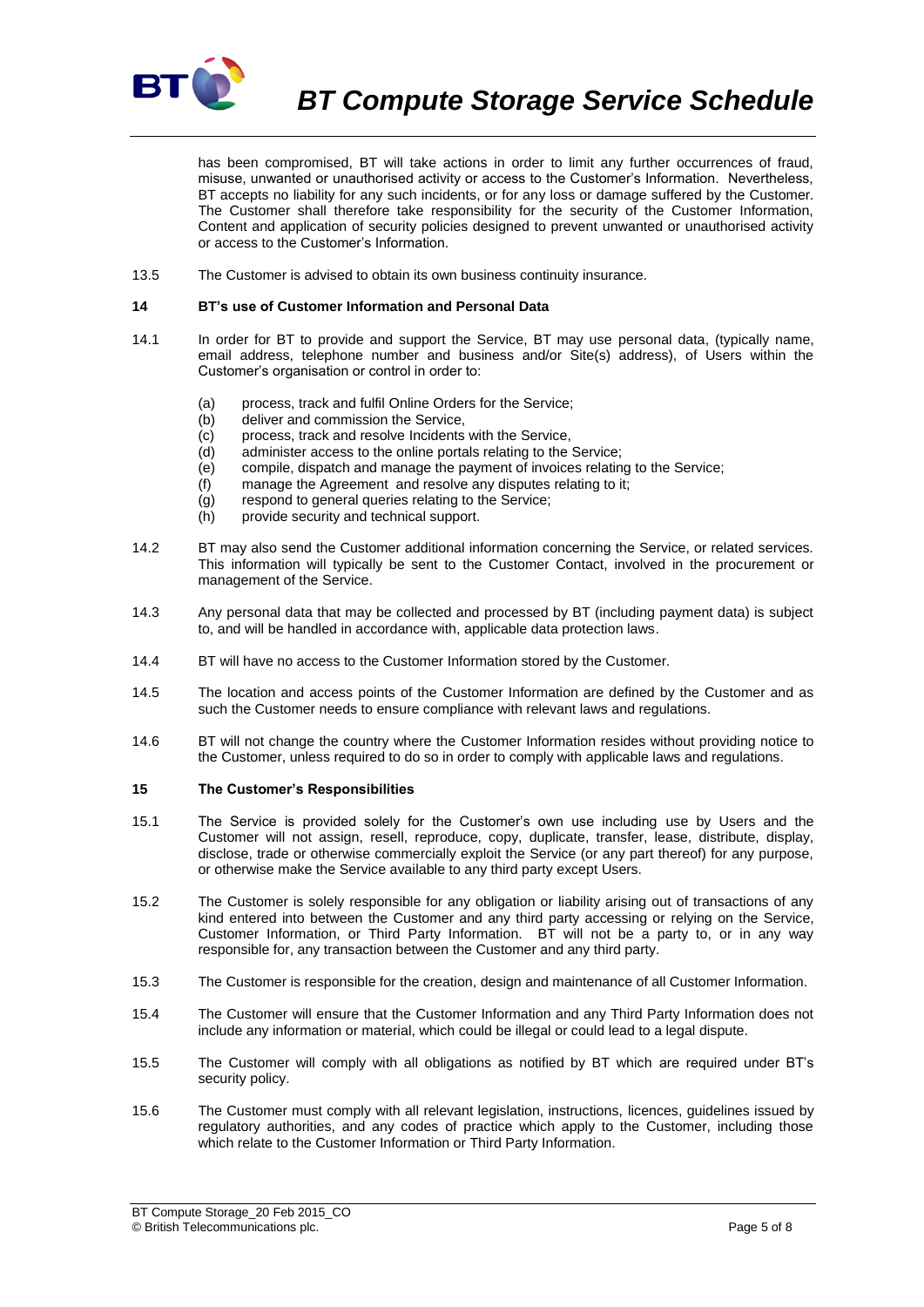

- 15.7 The Customer irrevocably and unconditionally agrees to indemnify and keep indemnified and to hold BT, BT Group Companies and their officers, directors and employees harmless against claims, losses, damages, costs, expenses and liability arising from or in connection with:
	- (a) any Customer Information, Third Party Information or other Content or communication sent, provided or stored in connection with the Service;
	- (b) the installation, maintenance or use of any software or other material installed by or on behalf of the Customer;
	- (c) any injury to persons, or damage to the Site or the BT Equipment used for the provision of this Service or other equipment belonging to BT or a third party which is located on the Site, as a result of action taken on behalf of the Customer;
	- (d) any breach of confidence or infringement of intellectual property rights.
- 15.8 The Customer is responsible for ensuring that the System Administrator will report all service repair incidents using the reporting procedures notified to the Customer by BT, and will be available for all subsequent Incident management communications.

# **16 BT's Acceptable Use Policy**

- 16.1 The Customer is solely responsible for all aspects of Customer Information which are not specifically set out in this Service Schedule as being BT's responsibility. The Customer acknowledges that it has read and agrees to be bound by and to ensure that any Users will comply with this BT Acceptable Use Policy ("AUP") and generally accepted Internet standards.
- 16.2 The Service must not be used:
	- (a) fraudulently or in connection with a criminal offence under the laws of any country where the Service is provided;
	- (b) to send, receive, upload, download, use or re-use any information or material which is offensive, abusive, indecent, defamatory, obscene or menacing, or in breach of confidence, copyright, privacy or any other rights;
	- (c) in contravention of any instructions that BT has given under the Agreement;
	- (d) to cause annoyance, inconvenience or needless anxiety;
	- $\overrightarrow{e}$  to send or provide or receive unsolicited advertising or promotional material;
- 16.3 The Customer must not use a Domain Name which infringes the rights of any person in a corresponding trade mark or name.
- 16.4 If the Customer or anyone else, (with or without the Customer's knowledge or approval) uses the Service in contravention of the AUP; or uses the Service in any way which, is, or is likely to be, detrimental to the provision of the Service to the Customer or any other customer and fails to take corrective action within a reasonable period of receiving notice from BT, then BT can treat the contravention as a material breach and as such BT may either suspend the Service or terminate the Service pursuant to the General Terms and Conditions. If Service is suspended it will not be restored until the Customer provides an acceptable assurance that there will be no further contravention.

## **17 Charges and Invoicing**

- 17.1 Charges for the Service are set out in the Portal.
- 17.2 BT will invoice Charges on or after the dates set out below:
	- (a) One-off Charges on the OSD of the relevant Online Order;
	- (b) Usage or other recurring Charges on the OSD and thereafter monthly in arrears.
- 17.3 Charges for the Service are calculated on a monthly basis against the prevailing Utility Rate Card on the Portal. Usage Charges will apply as shown on the Utility Rate Card on the Portal.
- 17.4 Data storage Charges are based upon per GB of storage used.
- 17.5 The uploading and retrieval of data from the Object Storage Domain incurs Charges based upon Internet bandwidth use. Charges for Internet bandwidth use are levied above an initial allowance of 1GB per Month. Charges are based upon per GB of Internet bandwidth use.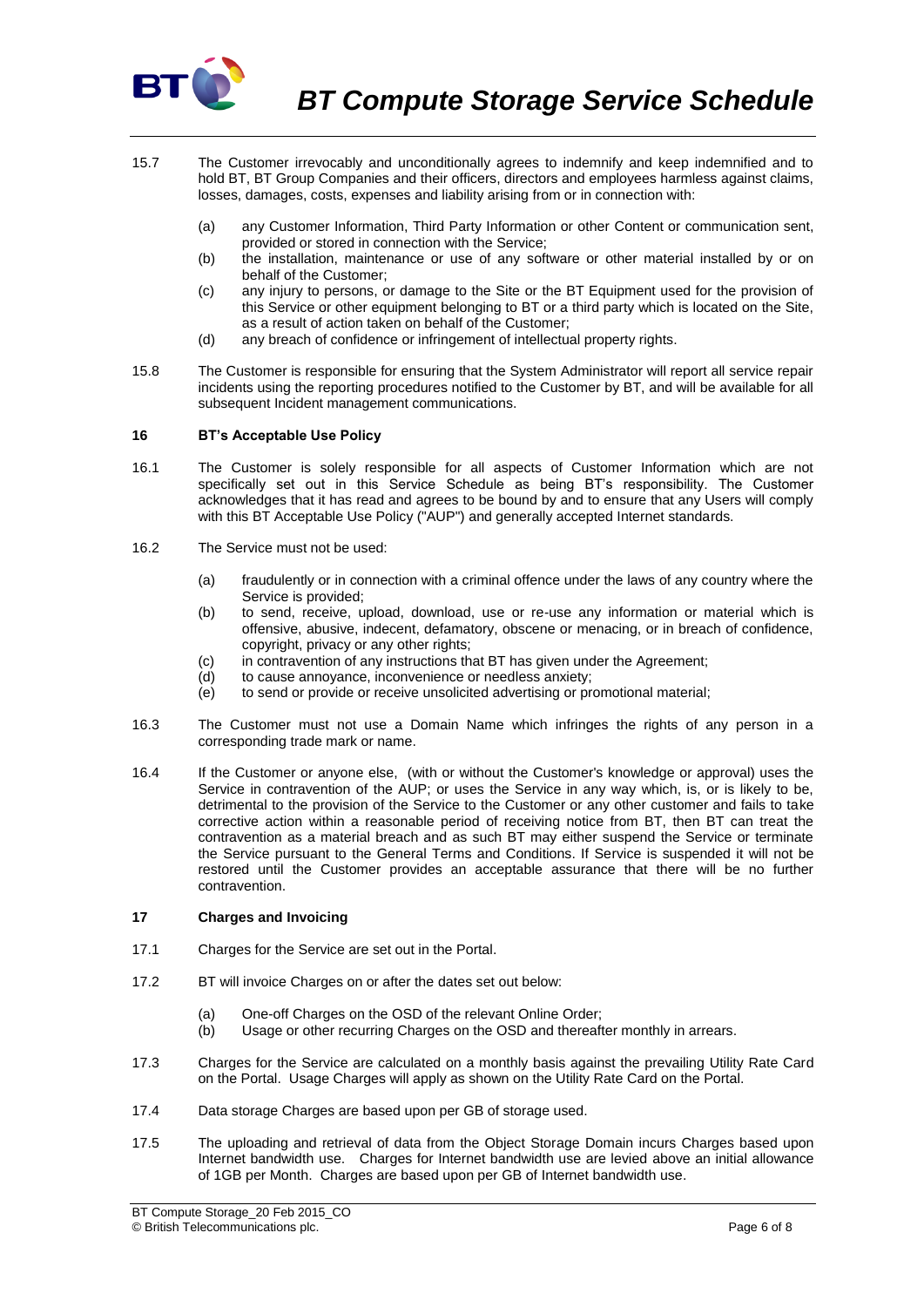

- 17.6 BT may invoice the Customer for Charges for investigating Customer reported Incidents where BT finds no Incident or that the Incident is outside the Service Management Boundary.
- 17.7 BT may at any time review the Charges for the Service and will provide the Customer with 30 days' prior written notice of any such change in Charges. If the Customer objects to the change in Charges it may exercise its termination rights under Clause 18 of this Service Schedule.
- 17.8 Notwithstanding any other provision in the Agreement, BT may delay or bring forward the sending of invoices to coincide with billing cycles from time to time. The Customer acknowledges that the first and last invoice in relation to a particular Service may include Charges due for more or less than one complete billing cycle according to when such Service is connected and/or terminated.

## **18 Termination of Service**

The following Clause will replace and supersede Clause 12.1 of the General Terms and Conditions.

- 18.1 The Customer may terminate the Service via the Portal at any time, provided that the Customer agrees
	- (a) to pay any outstanding Charges or interest properly due and payable up to the date of termination; and
	- (b) that there will be no refund of Charges which have been paid in advance.
- 18.2 BT may terminate this Agreement or the Service at any time by giving at least 90 days' notice to the Customer.

#### **19 Suspension of Service**

- 19.1 BT may suspend Service(s) or terminate this Agreement immediately on notice to the Customer where the Customer is in material breach of this Agreement and if the breach is capable of remedy, fails to remedy the breach within a reasonable time of being requested by BT to do so.
- 19.2 Where a Service is suspended because the Customer is in material breach of this Agreement, the Customer must pay the Charges for that Service until this Agreement is terminated.

## <span id="page-6-0"></span>**20 Service Levels**

- 20.1 BT aims to provide the Service within an availability target of 99.95%. The availability target relates to the availability of the Object Storage Domain including the infrastructure required to deliver it.
- 20.2 If BT fails to meet the availability target of 99.95% then the Charges for the affected Service will be credited as follows:

| <b>Availability Target</b>                             | <b>Credit</b>                  |
|--------------------------------------------------------|--------------------------------|
| For every reported incident that BT is below<br>target | 1 day's<br>recurring<br>Charge |

- 20.3 The credit will be applied to the monthly Charge for the Service. The credit per reported instance that BT is below target will be capped at a maximum of 1 Month's Charges.
- 20.4 The Parties acknowledge that each Service Credit is a genuine pre-estimate of the loss likely to be suffered by the Customer and not a penalty.
- 20.5 Service Credits are the Customer's sole right and remedy if BT does not meet the Service Level. Any failure by BT to meet the Service Level specified in this Clause [20](#page-6-0) shall not be considered a material breach of the Agreement.
- 20.6 The Service Level is measured as the availability of the Object Storage Domain to the network interface.